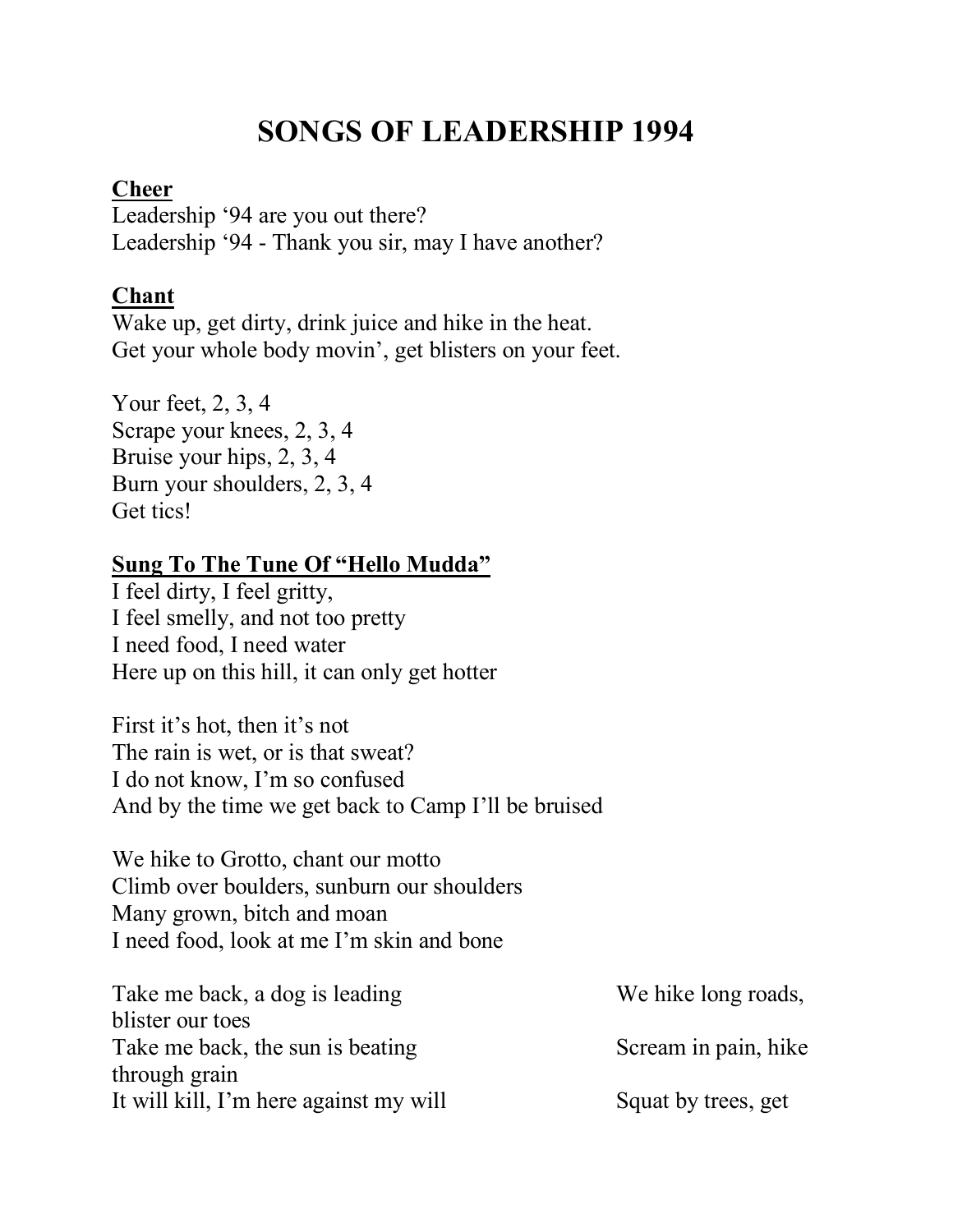stung by bees The beach is over this next hill Can I come back for this every year,

Oh Please!

Take me back, I cannot tough it Take me back, the Matzkins always sing Buffet

We really need cold showers, we've been here over 48 hours!

## **Sung To The Tune Of "I Just Can't Wait To Be King"**

We're gonna hike to Mount Boney So Havurah beware Well I've never seen such little shade On a path from here to there We're gonna hike much farther then We've ever hiked before We're working on our appetites So hear our stomach's roar So far a really unappealing stink Oh we just can't wait to be clean!

Craig is saying "Do this!" Adam is saying "Stop there!" Ken is saying "Clean this!" Linda's saying "Look here!"

Gonna hike around all day Three days from CHK I think it's time we find a place Where we can stop and squat We're tired, smelly and disgusting, and We've never been this hot! If that's the next hill we're gonna hike You can count us out There's no shade or electricity And we are in a drought! This hike's becoming a dirty thing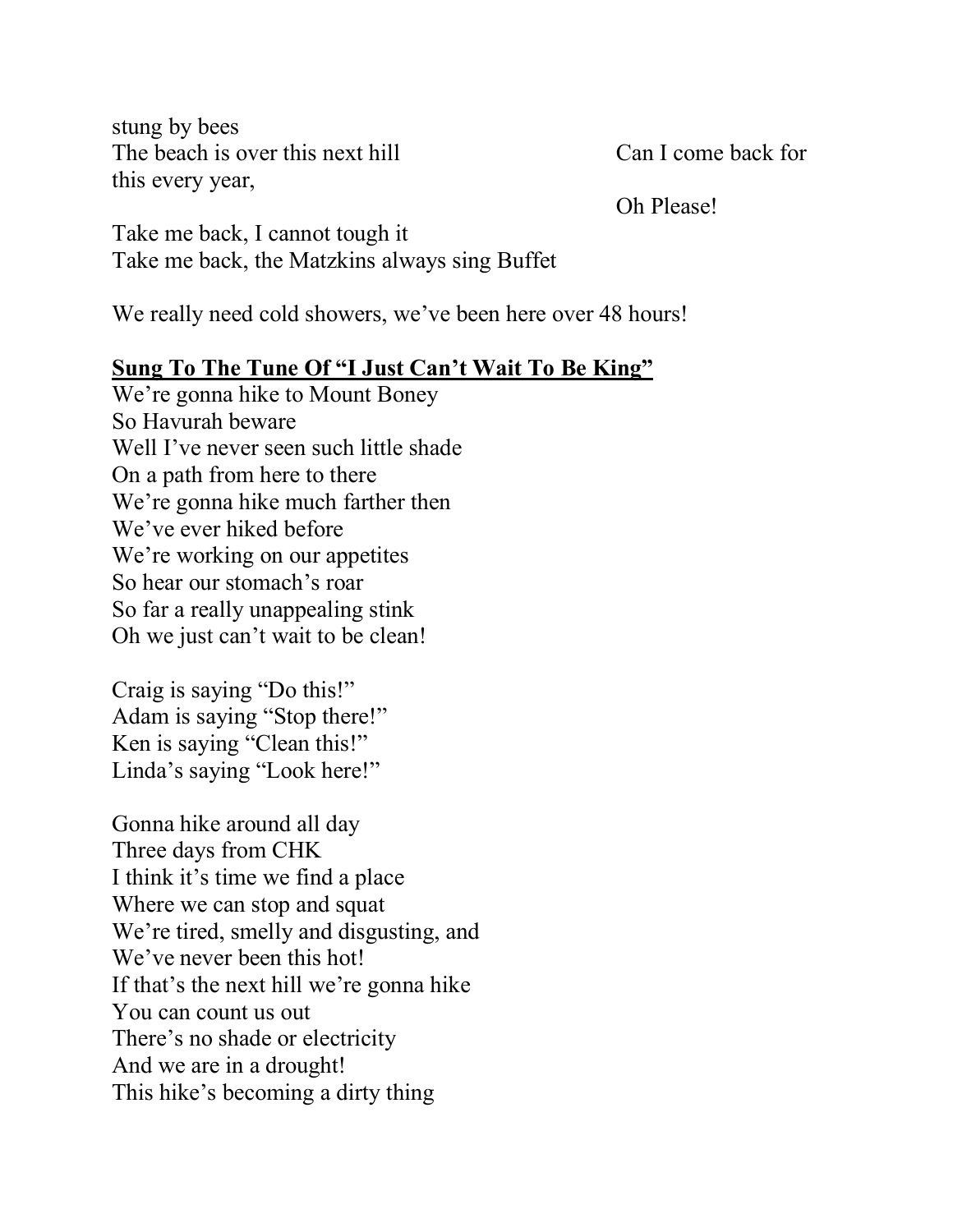Oh we just can't wait to be clean!

Sticker burrs to the left Poison oak to the right We've been hiking all day We're almost there, right? (not yet!)

Just beyond this mountain is the beach! I can smell it, Camp's just out of reach! We're almost done with this entire thing! Oh we just can't wait to be clean! (3 Times)

#### **Sung To The Tune Of "Tempted"**

It was  $4.30$ The alarm buzzed It was time to get up For showers And packing And cheering through Camp. We boarded the buses And got out of this Camp.

Temped by the challenge of hiking We're going to get through it Bonding is going on. And everyone is getting along 'Cause we're together sweating through all the hot weather

We hiked Mount Boney, the grottos and slept at Circle X Up the mountain, down the mountain And through fields of wheat...that keep us going and going But forget it all? We never will.

Cause were tempted by the challenge of hiking We're tired but we're going to get through it... Bonding going on